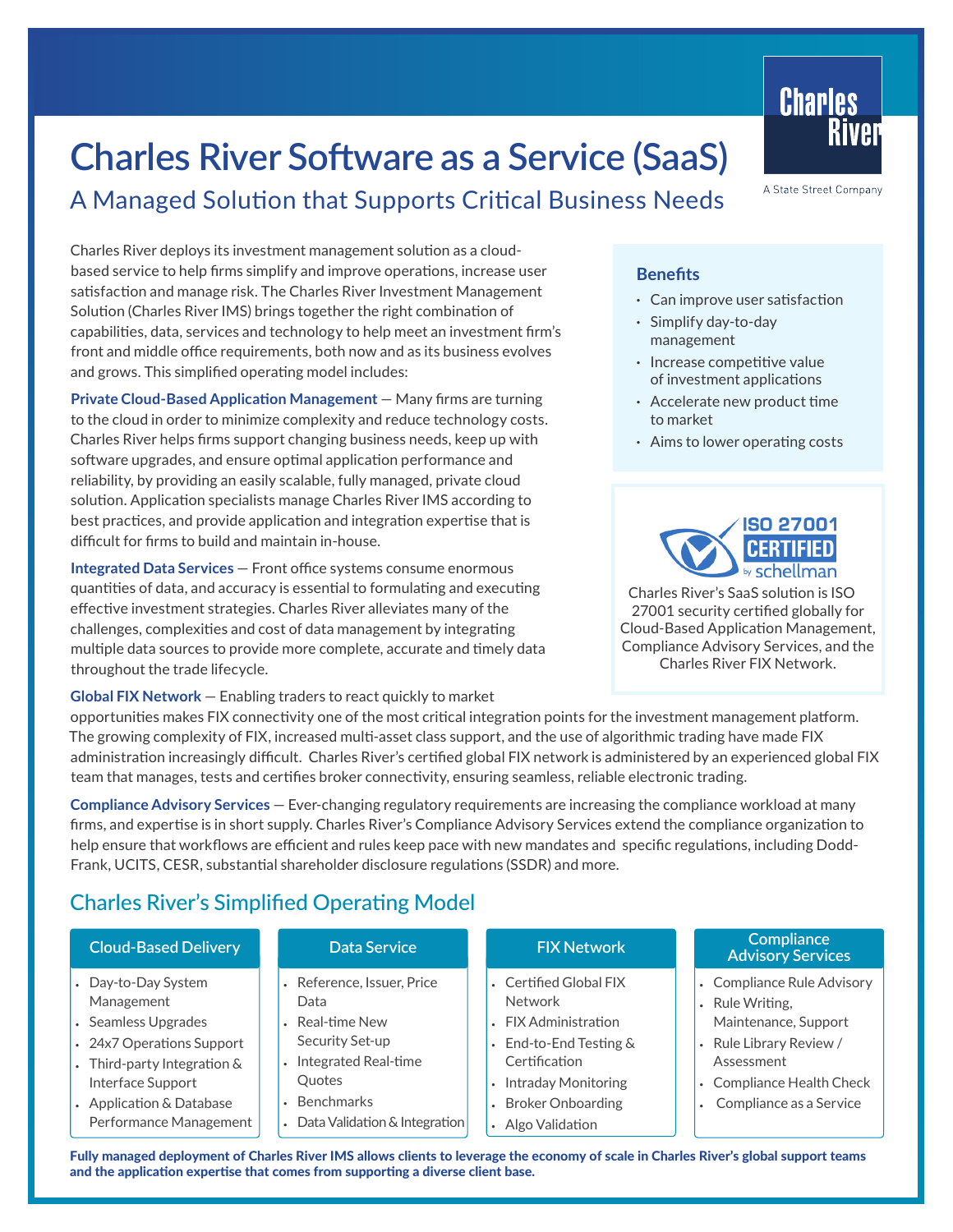### Cloud-Based Delivery

Charles River combines private-cloud deployment with daily attention by application experts to help ensure proper configuration, increase standardization, and facilitate smoother and timelier software upgrades. Extensive support services include:

- **·** Charles River IMS system administration, automated processing & interface support
- **·** Timely implementation of software updates, including annual Charles River IMS technical upgrades
- **·** Operating system installation, configuration, and routine and hot-fix patches
- **·** Network connectivity options with full security monitoring, intrusion detection, anti-virus protection
- **·** Scalable, high-performance servers and storage with MS SQL Server database
- **·** Hardware and software monitoring/alerting, performance tuning, maintenance and support

Charles River's dedicated system specialists develop a deep understanding of each client and how Charles River IMS can meet their business needs. This close working relationship allows changes to be implemented more effectively and helps ensure that important new capabilities are not overlooked. Charles River also facilitates use of standard interfaces and works directly with interface counterparties to simplify integration. Our global "follow-the-sun" Application Specialist team assures round-the-clock support and expertise so problems are resolved more efficiently.



### **A Fully Managed, Private Cloud Environment**

Charles River provides clients with a dedicated instance of Charles River IMS, hosted at premier SSAE 16 Type II-compliant hosting centers with connectivity to the Charles River FIX Network, stringent security and disaster recovery capabilities.

**"It's been more costeffective for us to go with experts who know the system well, and the managed approach works great for us."**

IT Manager, Charles River client, large institutional asset manager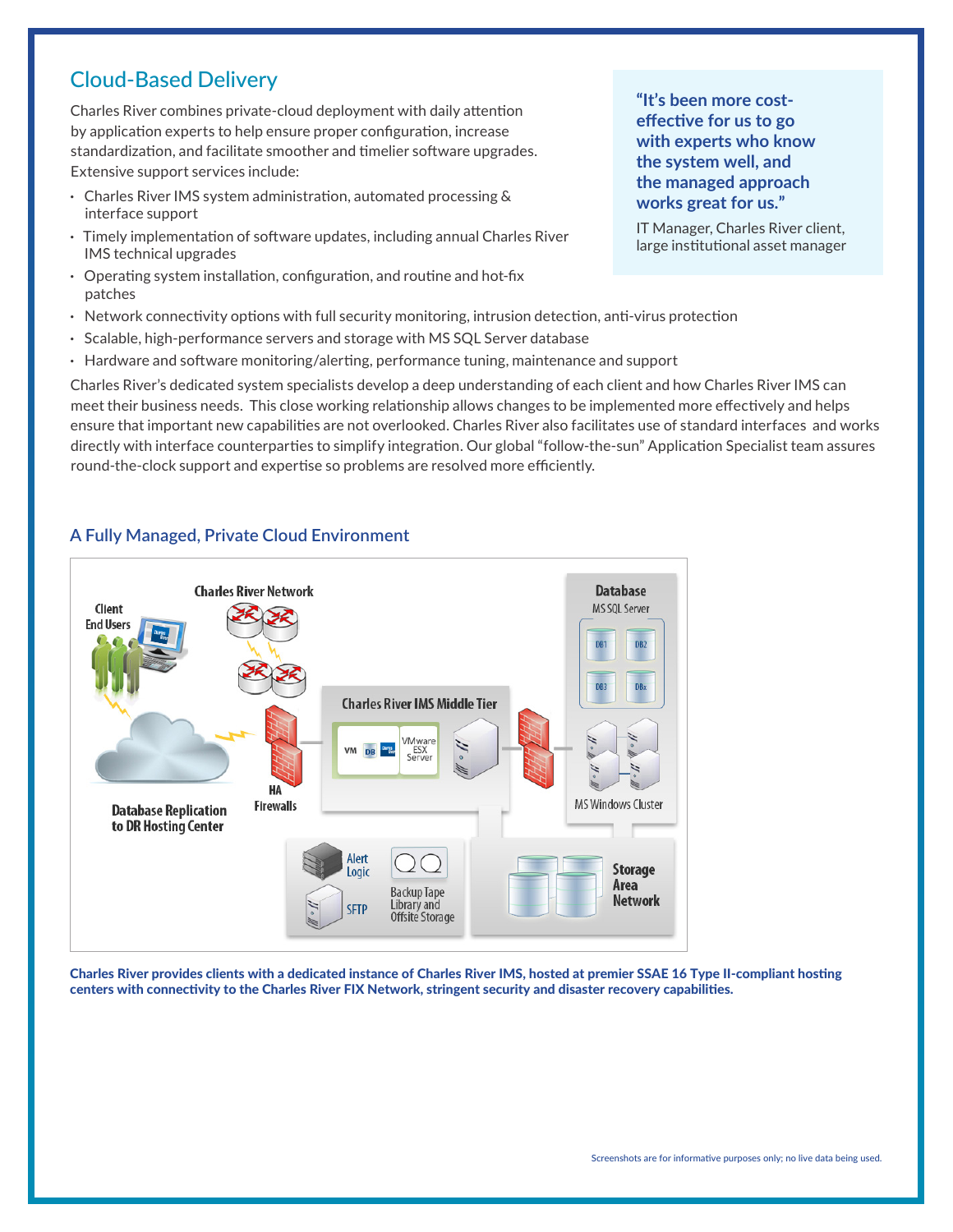### Data Service

The Charles River Data Service provides a single, cost-effective data feed for all asset classes. Data is aggregated from multiple sources and directly fed 'hand-in-glove' into the Charles River IMS across nearly a thousand data fields. It is an integral part of Charles River's private-cloud solution and is also available to legacy client-hosted environments. Our data management specialists manage the entire process, enabling clients to improve data quality and perform investment management functions more readily. Charles River coordinates with data vendors, manages interfaces, implements changes in feeds, adapts to new requirements, and facilitates smooth software upgrades. Data service specialists monitor and manage data feeds, 24 x 7 x 365.

#### **Benefits**

- **·** Can improve data quality
- **·** Improve decision support
- **·** Provide timelier access to new data
- **·** Stay current with vendor format changes
- **·** Aims to reduce data integration costs

#### Reference Data and Real-Time Security Setup

Charles River provides timely delivery of validated security reference and issuer data for portfolio management, trading, compliance and risk management, including:

- **·** Equity and fixed income identification & classification information, terms & conditions, plus fixed income ratings and bond schedules
- **·** Issuer and entity relationship data
- **·** New security setup in portfolio management and trading workflows
- **·** Choice of data update schedule intraday or a specific time period

#### Streaming Real-Time Data

Charles River streams market data directly into the Charles River IMS, including pricing and market data for equities, futures, options and FX rates from over 135 exchanges worldwide, with:

- **·** Price & data snapping across the order lifecycle
- **·** Delayed or real-time streaming quotes
- **·** Time and sales, including historical
- **·** Price history for charting (e.g., intraday, week, month)
- **·** Level II market depth

#### Constituent-Level Benchmark/Index Data

Charles River imports constituent-level data from major equity and fixed income benchmark families to support portfolio modeling and rebalancing, performance measurement, and compliance with:

- **·** Timely validation and delivery of equity price, market cap, classification and daily returns; and fixed income price, classifications, ratings and analytics
- **·** Category roll-ups based on industry classification, market cap, duration and other criteria
- **·** Choice of market open and close data



A single, fully managed data source supplies data to a range of investment activities throughout the trade lifecycle.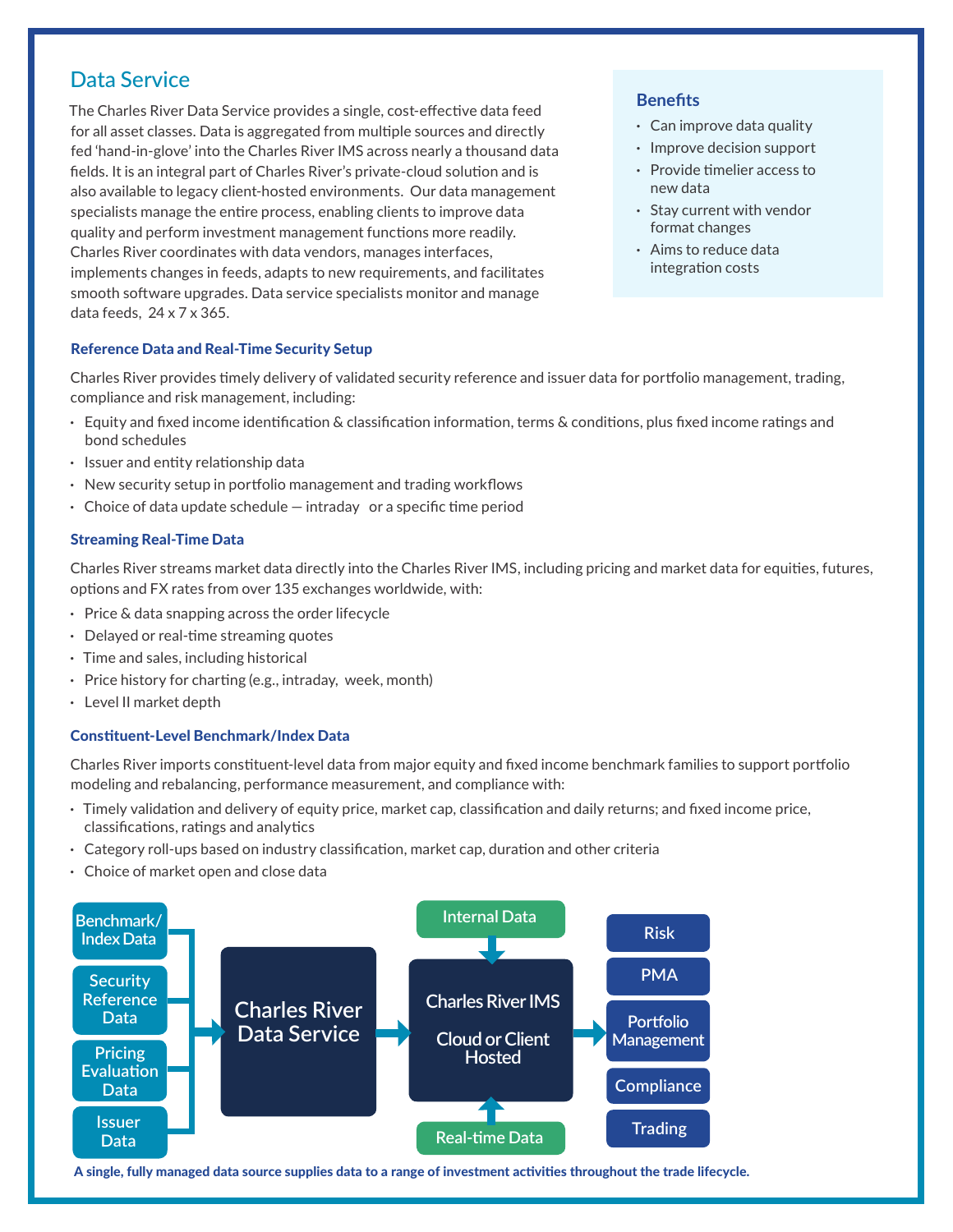### Managed, Integrated FIX Network

The Charles River Network supports electronic trading via FIX to over 500 global liquidity venues including brokers, multi-broker trading venues, crossing networks, broker algorithms, program desks, dark pools, smart order routers, ECNs, and ATSs. Full integration between the Charles River Network and Charles River IMS helps ensure fast and reliable direct access between Charles River clients, brokers and trading venues.

Charles River's FIX Administration team provides global, 24/7 support which simplifies network operation and eliminates the need for FIX network management by the client. Charles River's continuous testing and certification of brokers and trading venues on Charles River Network helps ensure seamless connectivity and the highest level of reliability.

#### **Charles River Network Advantages**

- **·** Broad asset class coverage
- **·** Highly reliable 99.999% uptime
- **·** Seeks to avoid a single point of failure
- **·** Aids in faster problem resolution

Clients can choose to connect via dedicated telecommunications infrastructure or Internet VPN. The network supports FIX tags, translations, and other special sell-side requirements.

# Compliance Advisory Services

Charles River's compliance specialists bring deep knowledge of regulatory bodies and have access to thousands of rules from numerous jurisdictions worldwide. Utilizing Charles River IMS's compliance software capability and comprehensive rule library, the service provides:

- **·** Creation, testing and implementation of new and advanced rules, such as benchmark comparisons and derivative exposure rules
- **·** On-boarding advice for new accounts and account maintenance
- **·** Recommendations for data sourcing and managing data exceptions
- **·** Rule testing and validation after software patches and upgrades
- **·** Compliance best practices assessments

**Compliance as a Service** — Charles River also offers a standalone compliance solution in a fully managed, hosted environment utilizing the Charles River Data Service or client-provided reference and benchmark data. This turnkey solution enables clients to centralize compliance monitoring and automate compliance workflows while leveraging Charles River's compliance expertise, global support teams and established hosting centers.

# Enhanced Support Services

To help ensure high end-user satisfaction and value for clients, Charles River offers a comprehensive set of support services designed to meet each firm's unique needs based on the environment, available resources, budget, and overall goals. Our approach is pragmatic and flexible, encompassing training, end-user support, on-site support, product knowledge and proven methodologies for successful deployment including:

- **·** Workflow configuration
- **·** Data management
- **·** New instrument support
- **·** Functional upgrades and testing